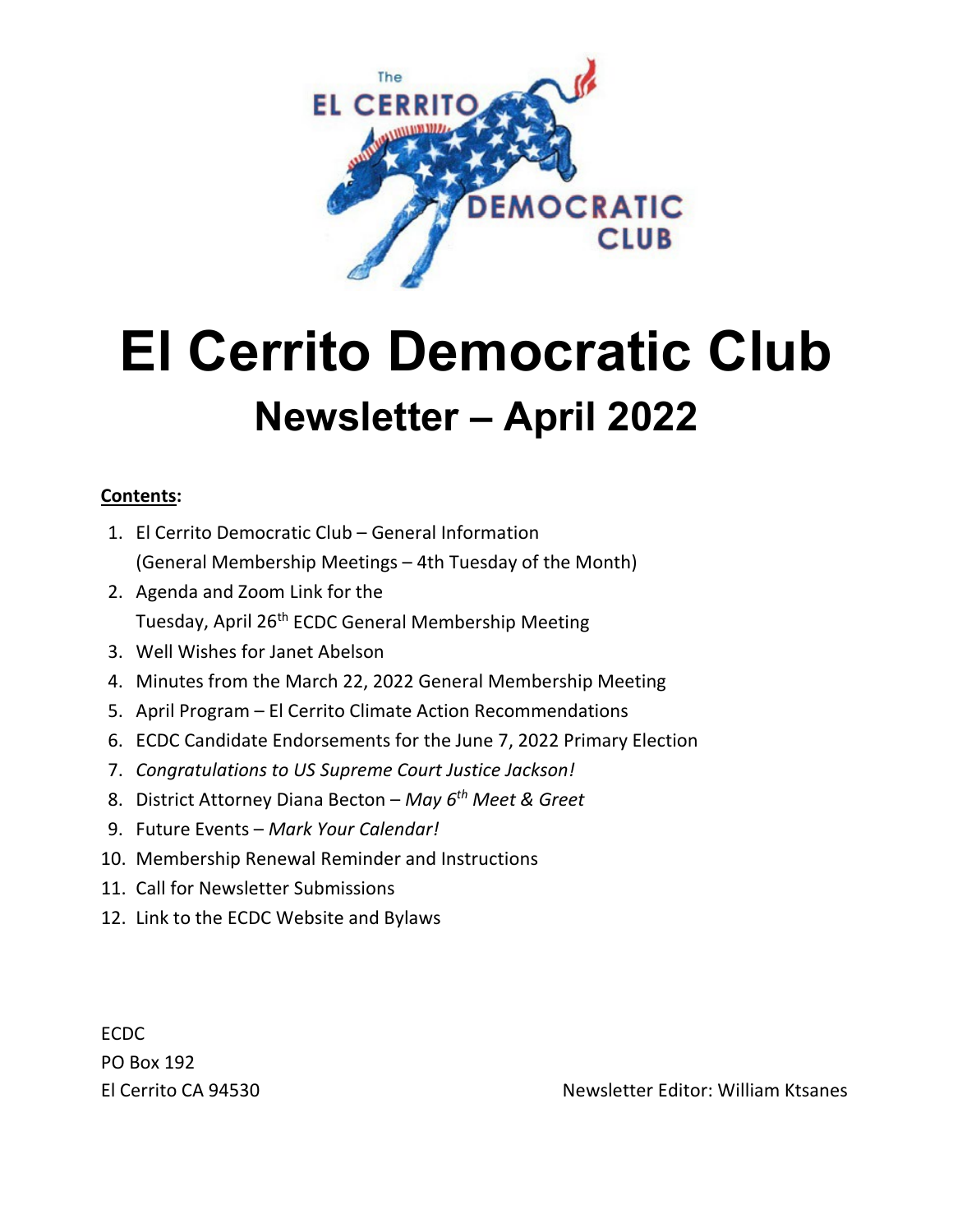# **1. El Cerrito Democratic Club – General Information (General Membership Meetings – 4th Tuesday of the Month)**

The El Cerrito Democratic Club ("ECDC") provides a forum for area residents to discuss and take action on issues and campaigns of local, national, and international importance. Our general membership meetings are open to all and held on the fourth Tuesday of each month except October and December, when we typically have our annual dinner and holiday party.

In light of health and safety concerns around COVID-19, meetings are currently held via Zoom, with the agenda and Zoom link **<http://tiny.cc/ECDCmemberMtg>** published in each month's newsletter. While safety precautions prevent us from meeting in person, we encourage you join the Zoom call a few minutes early to mix-and-mingle with fellow ECDC members.

If you would like, you may download and import the following iCalendar (.ics) files to save the monthly ECDC Membership Meetings in your electronic calendar: [https://us02web.zoom.us/meeting/tZMocOmtqTMrEtSUk1uxwRjwEy1zJAfUcnOj/ics?icsToken](https://us02web.zoom.us/meeting/tZMocOmtqTMrEtSUk1uxwRjwEy1zJAfUcnOj/ics?icsToken=98tyKuGvqzwqH9OdsRGHRpwEGY_Cc-_wtlxcj7duqRS0FjhEUAnhE_sTKJheFu3T) [=98tyKuGvqzwqH9OdsRGHRpwEGY\\_Cc-\\_wtlxcj7duqRS0FjhEUAnhE\\_sTKJheFu3T](https://us02web.zoom.us/meeting/tZMocOmtqTMrEtSUk1uxwRjwEy1zJAfUcnOj/ics?icsToken=98tyKuGvqzwqH9OdsRGHRpwEGY_Cc-_wtlxcj7duqRS0FjhEUAnhE_sTKJheFu3T)

The El Cerrito Democratic Club and its activities are supported by the annual dues of its members. Please see the "Membership Renewal Reminder and Instructions" section towards the end of this newsletter for directions on how to join the ECDC or renew your membership for 2022.

Officer elections for the El Cerrito Democratic Club occur annually and were last held during the ECDC General Meeting on Tuesday, January 25<sup>th</sup>. Special thanks to the following volunteers:

# **El Cerrito Democratic Club Officers (2022)**

- President Greg Lyman
- Past President Janet Abelson
- Executive Vice President Champagne Brown
- VP Membership Neil Tsutsui
- VP Treasurer Ed Crowley
- VP Publications William Ktsanes
- VP Records Jonee Grassi
- VP Programs Carolyn Wysinger
- VP Media Madeline Kronenberg

The specific duties of officer positions are described in section "VII. Officers" of the Bylaws posted on the ECDC website a[t https://ecdclub.org/club-documents/.](https://ecdclub.org/club-documents/)

If you're interested in participating more actively in the ECDC, please consider volunteering with the Club. Tasks and projects arise throughout the year; help is always greatly appreciated.

- William Ktsanes, VP Publications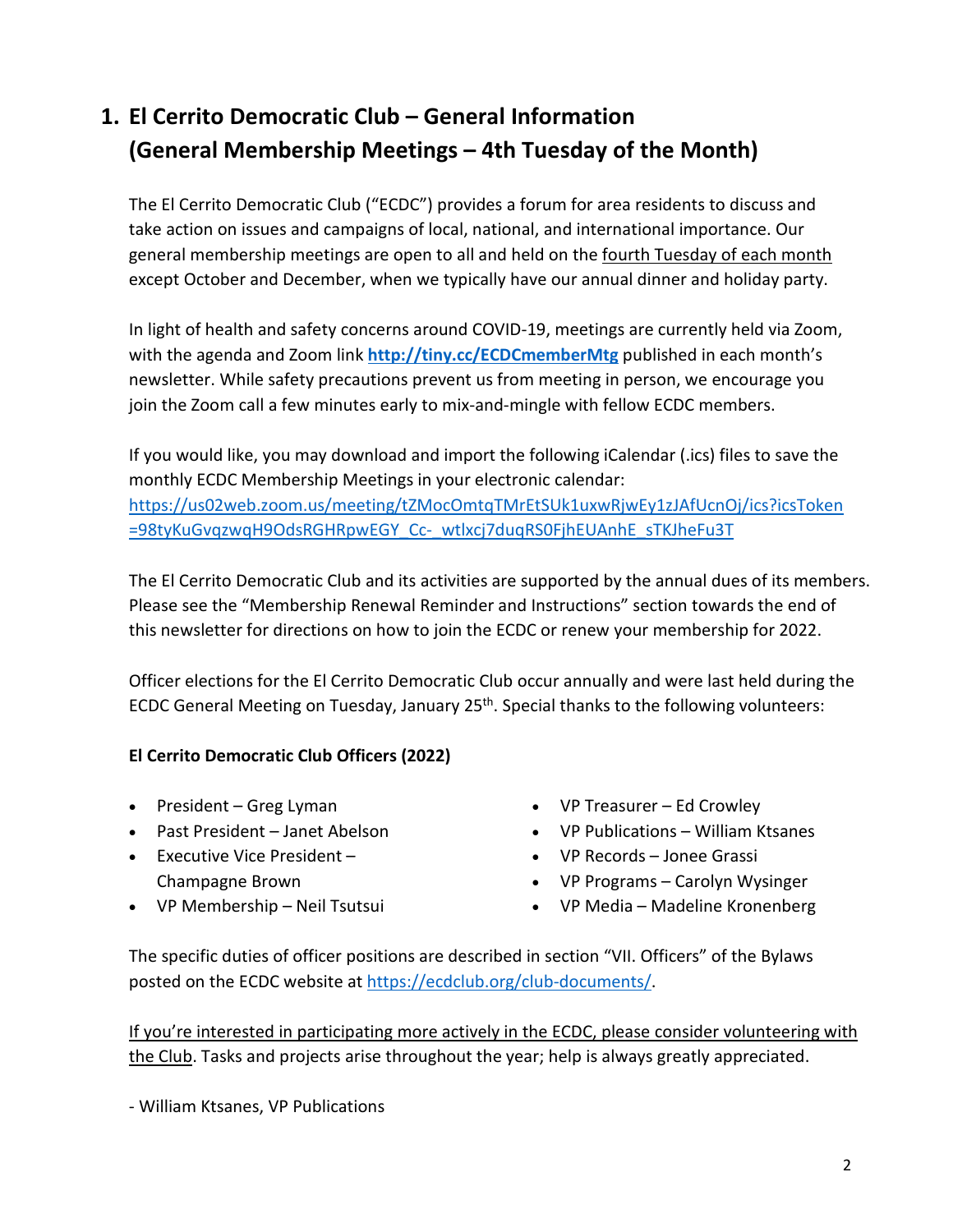# **2. Agenda and Zoom Link for the Tuesday, April 26th ECDC General Membership Meeting**

**NEW** Zoom Link to Join the ECDC Meeting: **<http://tiny.cc/ECDCmemberMtg>**

Zoom Meeting ID: 875 7057 8180; Passcode: c5fQKR

Dial in by phone: +1 669 900 6833 or +1 408 638 0968 Meeting ID: 875 7057 8180; Phone Passcode: 468602

Please note that the Passcode is different if you dial in by phone rather than join the meeting through the Zoom link above.

Agenda

- 6:20 pm Assemble and Mingle
- 6:30 pm Call to Order
- 6:35 pm Approve Minutes from the March 2022 Meeting (**Action Item**)
- 6:39 pm Officer Reports: Treasurer, Membership, Programs, Publications, Media, Records
- 6:45 pm DPCCC Report
- 6:50 pm ECDC Diversity Committee Report
- 7:00 pm Program: Endorsement Forum for County Supervisor (**Action Item**)
- 7:25 pm Program: El Cerrito Climate Action Recommendations *Neil Tsutsui*
- 7:45 pm Volunteers Needed: DPCCC Farmer Markets and/or Literature Walking *Michael Nye*
- 7:55 pm Volunteers Needed: El Cerrito Fourth of July Booth *Greg Lyman*
- 8:00 pm Good of the Order
- 8:10 pm Adjourn

- Greg Lyman, ECDC President

# **3. Well Wishes for Janet Abelson**

The El Cerrito Democratic Club extends its well wishes to Janet Abelson, longtime ECDC member, five-time past Mayor of El Cerrito and current El Cerrito city councilmember. Janet was recently diagnosed with sepsis, a condition occurring when the body's response to an infection damages its own tissues. She's recovering nicely and in good spirits but will remain hospitalized until this Friday. Cards and well wishes can be sent to

Janet Abelson (76A) c/o San Leandro Post-Acute Care Center Kaiser Permanente Facility 1440 168th Avenue San Leandro CA 94578

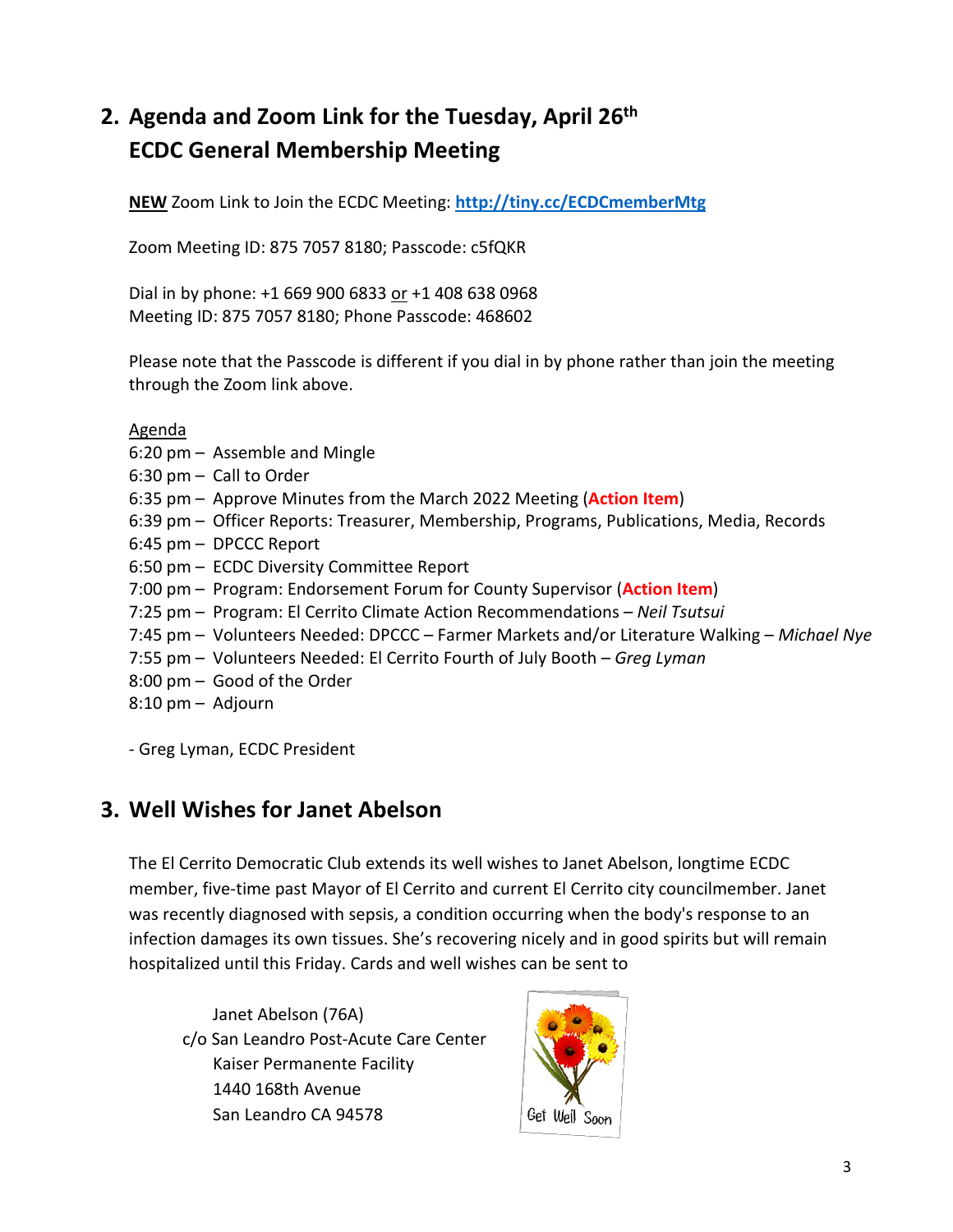# **4. Minutes from the March 22, 2022 General Membership Meeting**

6:20 pm – ECDC General Membership Meeting assembled and mingled 6:36 pm – President Greg Lyman called the meeting to Order

Present on Zoom: Attendees numbered nineteen at the start of the meeting and a quorum was confirmed.

## **Minutes**

February 22, 2022 General Membership Meeting Minutes presented; motion to approve presented by Madeline Kronenberg; seconded by Champagne Brown; motion passed unanimously.

## **Officer Reports**

Treasurer: Greg Lyman (ECDC President) reported there is approximately \$12,000 in the combined ECDC accounts and all bills are paid. He is in the process of transferring the financial records to our new Treasurer Ed Crowley.

Membership: Neil Tsutsui (VP Membership) reported the ECDC now has a total of 123 members.

Events: Carolyn Wysinger confirmed that Dr. Kenneth "Chris" Hurst, Sr, Superintendent of West Contra Costa Unified School District, will be the speaker at the April ECDC meeting. Publications: William Ktsanes (Newsletter Editor and VP Publications) encouraged ECDC members to submit articles and announcements regarding local issues and events of interest for publication in ECDC's monthly newsletter. Submissions can be emailed to William Ktsanes at [wktsanes@gmail.com.](mailto:wktsanes@gmail.com)

Website: Madeline Kronenberg (VP Media) reported that the ECDC Facebook page is moving along and working fine.

Secretary: Jonee Grassi (ECDC Secretary and VP Records) was present; had nothing new to report.

## **Democratic Party of Contra Costa County Report (DPCCC)**

Champagne Brown reported that the DPCCC voted to extend the suspension of a misbehaving member. The endorsement committee for DPCCC meets on March 24 and she offered to send the link to anyone who wanted to view the meeting.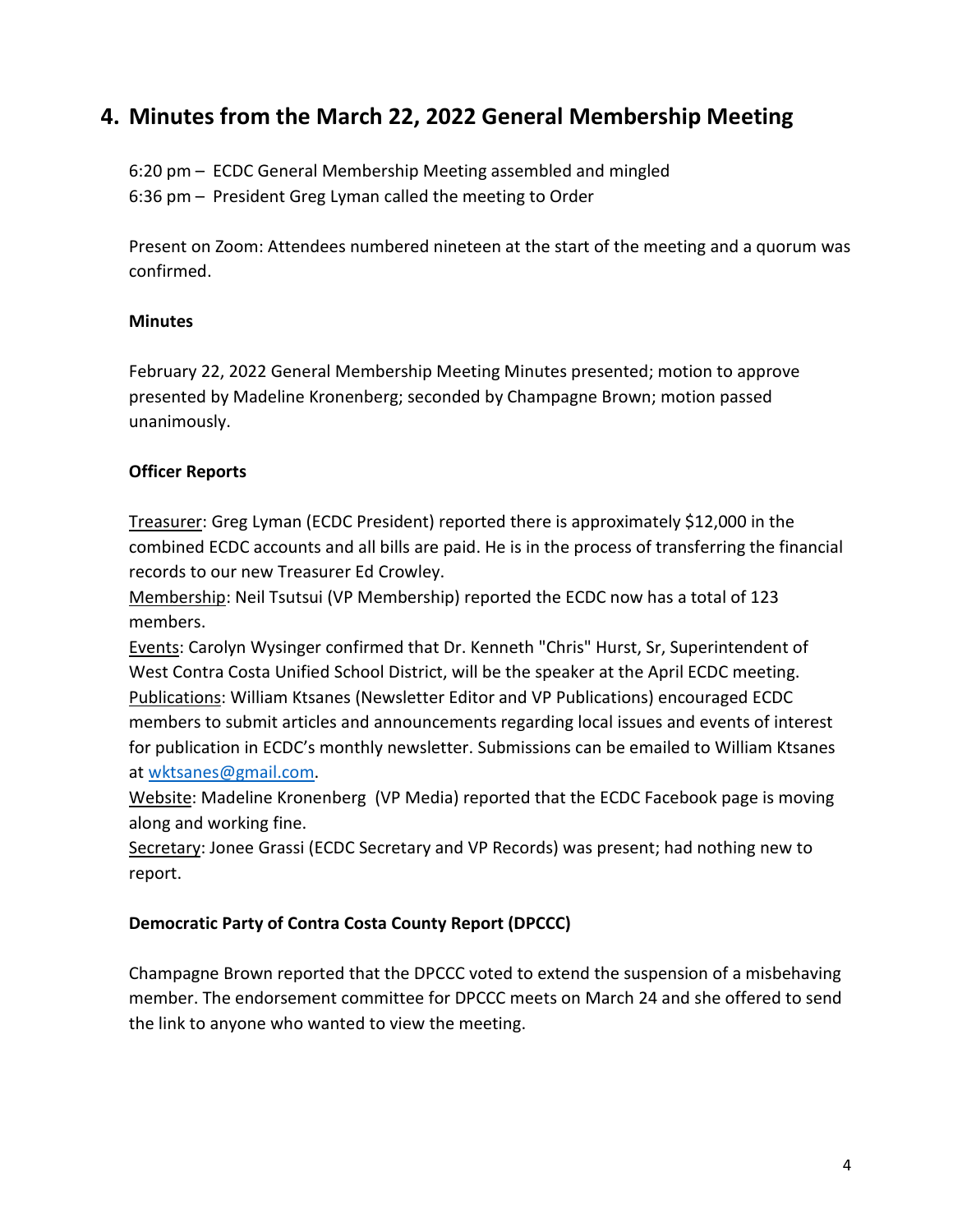## **ECDC Diversity Committee Report**

Y'Anad Burrell, Diversity Committee Chair, was not in attendance. Cheryl Sudduth raised the issue of the confirmation process occurring now for Judge Ketanji Brown Jackson for the US Supreme Court. Discussion was held about the racist nature of the questioning of Judge Jackson by some US Senators.

# **ECDC Donation to City of El Cerrito's 4th of July Festival**

Proposed: Ed Crowley proposed that the El Cerrito Democratic Club donate \$1,000 to the City of El Cerrito for the "WorldOne 4th of July Festival."

Action: Ed Crowley moved and Janet Abelson seconded a motion to approve a change in the budget and donate \$1,000 to the City of El Cerrito for the "WorldOne 4th of July Festival"; motion passed unanimously.

## **Good of the Order**

Ed Crowley reported on the street signs near Harding School that are decorated with animals. Cheryl Sudduth noted that March is Women's History Month and gave a shout out to all women with the "She Se Puede" sign as her Zoom background screen.

6:56 pm – Business meeting segment of the General Membership Meeting adjourned.

# **Program: ECDC Spring Primary Election Candidate Endorsement Forum**

7:00 pm – President Greg Lyman introduced the process and the rules of the Forum including time limitations on presentations and responses:

- Only members in good standing who registered for the forum are allowed to vote.
- The deadline for voting by OpaVote will be March 25th at 10pm.
- Technical support from Greg Lyman and Scott Lyons will be available until 6pm on the 25th.
- The ECDC bylaws require us to put a "no endorsement" category on the ballot.
- Voting is anonymous.
- A candidate must receive 60% of the ballots cast to get endorsed.
- A list of Democratic candidates who were endorsed by the California Democratic Party, or are running as the only Democrat, are listed in a consent calendar that will appear on the OpaVote ballot.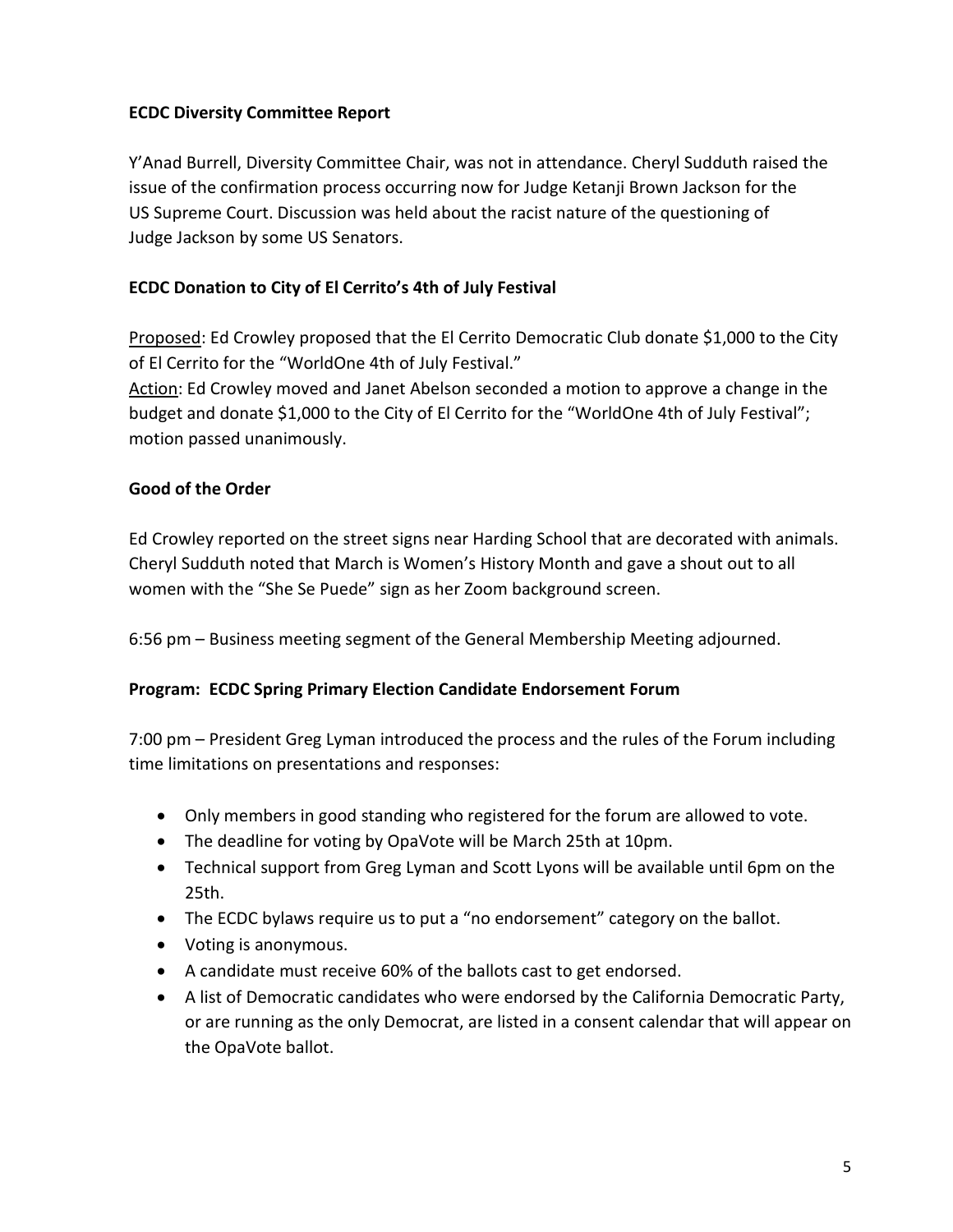*Congressional District and Statewide Races:*

Congressional District 8: Carolyn Wysinger introduced the following candidates: (1) Cheryl Sudduth, (2) Demnlus Johnson, and (3) John Garamendi. State Controller: Carolyn Wysinger introduced Malia Cohen, the only one of four candidates who asked for an ECDC endorsement.

# *County Wide Races:*

District Attorney: Diana Becton, incumbent, was introduced by Carolyn Wysinger. Mary Knox, the opposing candidate, was invited but was unavailable to attend. County Clerk-Recorder-Registrar: Carolyn Wysinger introduced candidates Vicki Gordon and Kristin Connelly. They were joined later by candidate Devin Murphy. County Assessor: Candidate Floy Andrews attended; incumbent Gus Kramer sent regrets. County Sheriff: Ben Therriault was introduced by Carolyn Wysinger as a candidate for sheriff.

# **Good of the Order (Continued)**

The General Membership Meeting and ECDC Spring Primary Election Candidate Endorsement Forum ended with a recognition of Women's History Month and a "thank you" to all women.

9:31 pm – The meeting was adjourned.

Respectfully submitted,

- Jonee Grassi, VP Records

# **5. April Program – El Cerrito Climate Action Recommendations**

(Dr. Kenneth "Chris" Hurst, Sr., Superintendent of the West Contra Costa Unified School District, was originally scheduled but, unfortunately, is no longer available as a guest speaker for April ECDC Membership Meeting Program.)

Neil Tsutsui, ECDC's VP of Membership, is Chair of the El Cerrito Environmental Quality Committee (EQC), a group of community expert volunteers advising the El Cerrito City Council. Last year, the EQC developed a set of climate change recommendations (see attached Appendix) that were submitted to the City Council. For our April program, Neil will lead a discussion reviewing the EQC's climate action recommendations and provide an update on their status.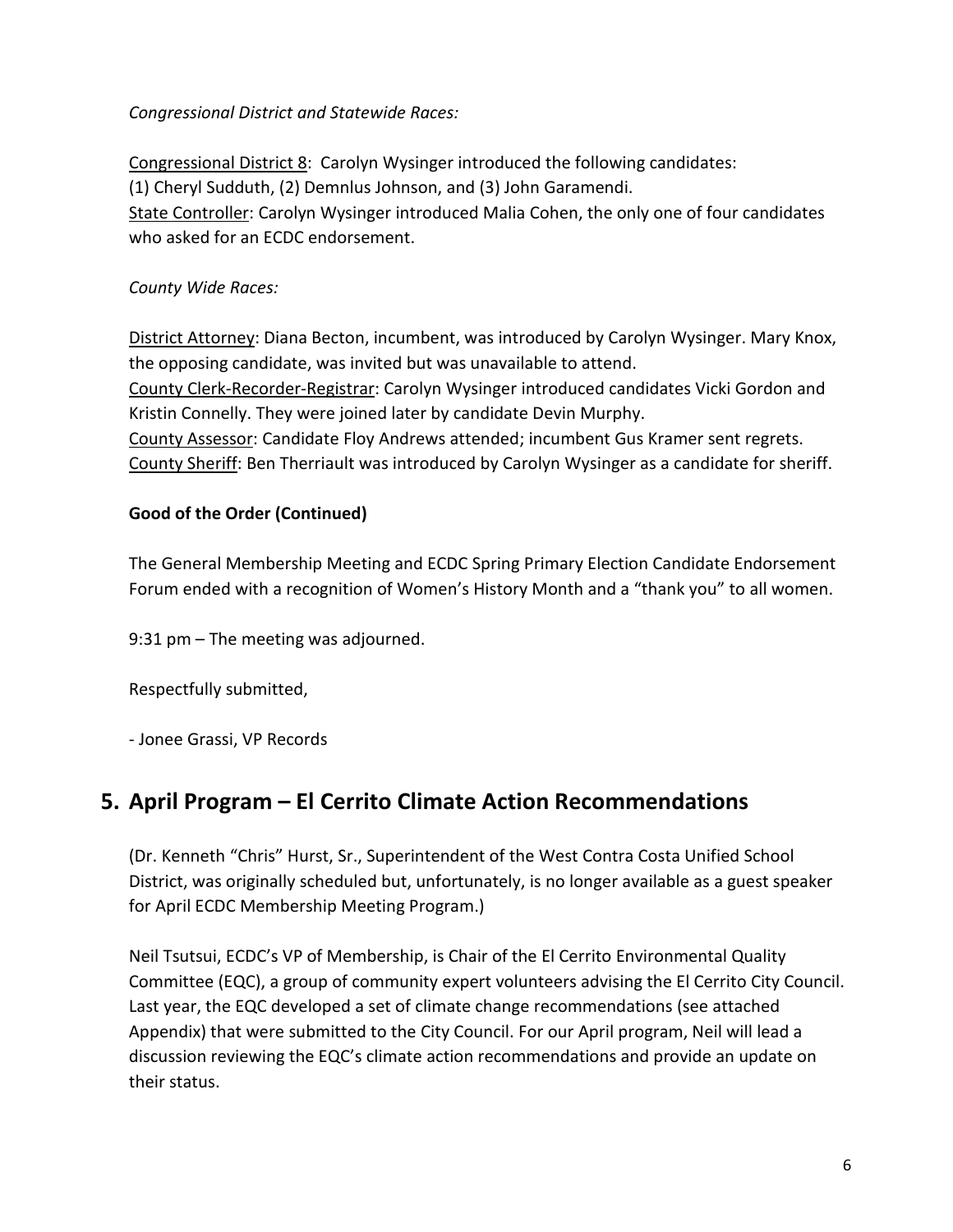Two years ago, the El Cerrito City Council adopted a Climate Emergency Declaration and committed themselves to taking meaningful action based on the EQC's recommendations. As presented to the City Council in August 2021, the following were among the EQC's recommendations:

# Long-Term Climate Actions

- Revise the City's greenhouse gas ("GHG") emissions target goals and climate action plan ("CAP") to be consistent with the State of California's long-term climate goals of reaching carbon neutrality by 2045 and achieving GHG emissions reductions equivalent to 80 percent below 1990 levels by 2050.
- Incorporate the GHG emissions targets into the San Pablo Avenue Specific Plan, its Environment Impact Report and City's Climate Action Plan.

# Immediate Near-Term Climate Actions

- Integrate electric-only construction into San Pablo Avenue Specific Plan.
- Enact a City-wide electric-only ordinance for new construction.
- Implement expanded electric vehicle charging capacity in the San Pablo Specific Plan.
- Require on-site solar or 100% renewable "Deep Green" electricity for projects in the San Pablo Specific Plan.

- William Ktsanes, VP Publications

# **6. ECDC Candidate Endorsements for the June 7, 2022 Primary Election**

As part of the El Cerrito Democratic Club's March 22<sup>nd</sup> General Membership Meeting, the Club held an endorsement forum via Zoom in which we heard from and ask questions of numerous Democratic Party candidates who will be on California's June 7<sup>th</sup> primary ballot.

The endorsement forum was open to all. Eligible ECDC members—those whose 2022 memberships were in good standing as of February  $8<sup>th</sup>$  and had registered for the forumcould vote between March 23<sup>rd</sup> and March 25<sup>th</sup> to endorse candidates. Voting was anonymous and conducted online via OpaVote web-based software.

Links to the endorsement ballots were distributed via email to 44 eligible ECDC members. Thirty of the 44 members returned their ballots, with not all members casting ballots for every contest. There was a "No Endorsement" option for voters who felt they had sufficient knowledge about the candidates but believed the ECDC should not make an endorsement in a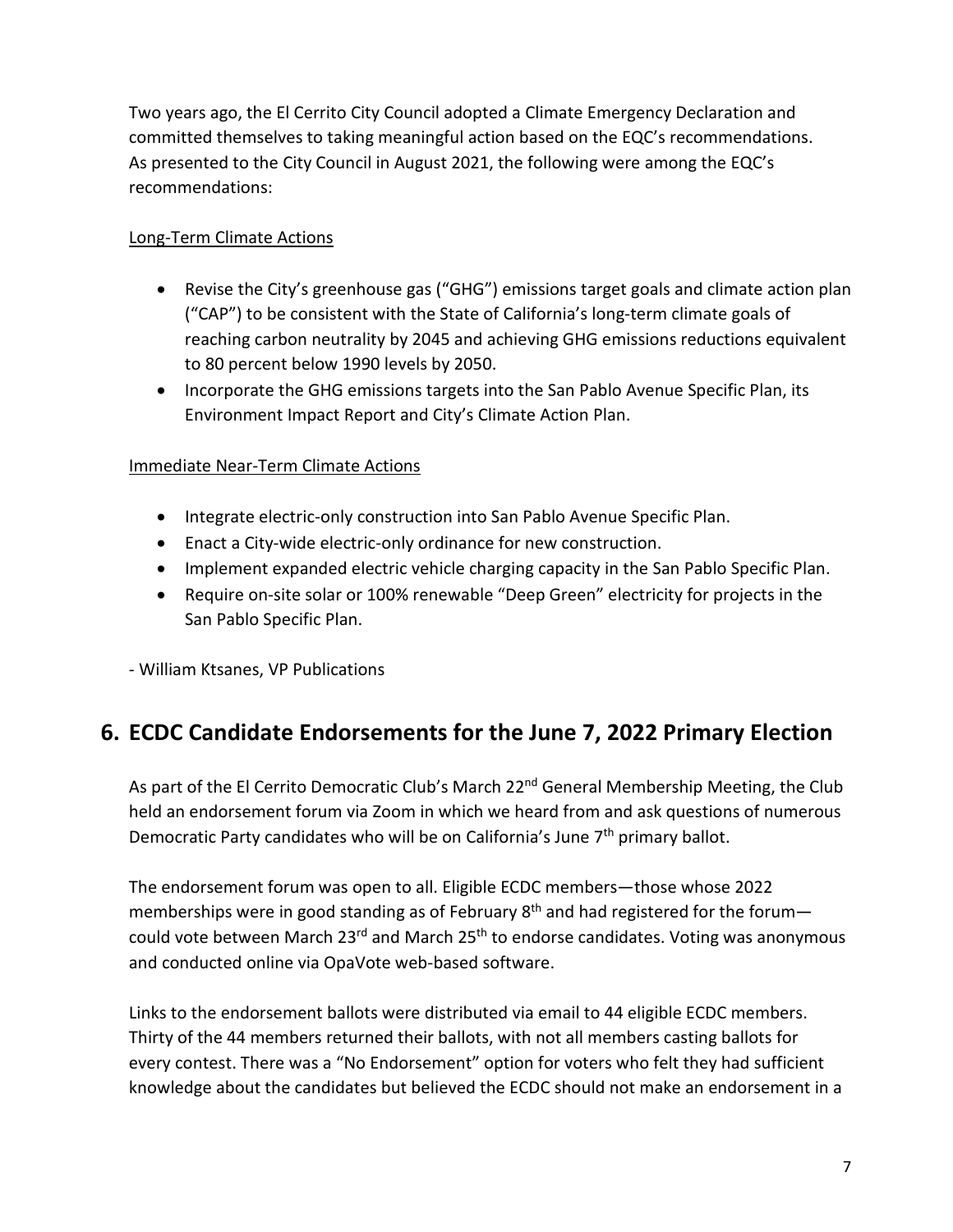particular race. Voters who felt they had insufficient knowledge about candidates in a race were asked to simply leave the boxes unchecked (not voting instead of voting "No Endorsement").

# Candidates needed receive at least 60% of the votes cast (including "No Endorsement" votes) in their race to receive an ECDC endorsement.

The ECDC endorsement ballot included a "Yes" or "No" vote on a combined "Consent Slate" of eight state-level candidates that received California Democratic Party ("CADEM") endorsements and had no Democratic Party primary opponents. Additionally, there were candidates from five contested races for which one or more candidates requested an ECDC endorsement and candidates from two county-level races where the only Democratic Party candidate in the race requested an endorsement.

Thank you to all the ECDC members who took part in the March  $22^{nd}$  Primary Endorsement Forum and subsequent voting. Special thanks to ECDC President Greg Lyman, Membership Vice President Neil Tsutsui and member Scott Lyons for working through the voting logistics, providing technical help and ensuring the endorsement process went smoothly.

| <b>Consent Slate of Democratic Party Candidates</b>                          |       |                                |  |                                 |                            |                              |  |  |  |
|------------------------------------------------------------------------------|-------|--------------------------------|--|---------------------------------|----------------------------|------------------------------|--|--|--|
| United States Senator:                                                       |       | California Governor:           |  | California Lieutenant Governor: |                            |                              |  |  |  |
| <b>Alex Padilla</b>                                                          |       | <b>Gavin Newsom</b>            |  |                                 | Eleni Kounalakis           |                              |  |  |  |
| California Attorney General:                                                 |       | California Secretary of State: |  |                                 |                            | California Superintendent of |  |  |  |
| <b>Rob Bonta</b>                                                             |       | <b>Shirley Weber</b>           |  |                                 | <b>Public Instruction:</b> |                              |  |  |  |
| California State Treasurer:                                                  |       | State Assembly 14th District:  |  | <b>Tony Thurmond</b>            |                            |                              |  |  |  |
| <b>Buffy Wicks</b><br><b>Fiona Ma</b>                                        |       |                                |  |                                 |                            |                              |  |  |  |
| <b>Consent Slate</b>                                                         | Votes |                                |  | Percentage                      |                            | <b>ECDC</b> Endorsement      |  |  |  |
| <b>Yes</b>                                                                   | 27    |                                |  | 90%                             |                            | <b>YES</b>                   |  |  |  |
| No.                                                                          | 3     |                                |  | 10%                             |                            |                              |  |  |  |
| <b>Total Votes Cast</b>                                                      | 30    |                                |  | 100%                            |                            |                              |  |  |  |
| United States House of Representatives - California Congressional District 8 |       |                                |  |                                 |                            |                              |  |  |  |
| <b>Democratic Party Candidates</b>                                           |       | Votes                          |  | Percentage                      |                            | <b>ECDC</b> Endorsement      |  |  |  |
| <b>John Garamendi</b>                                                        |       | 20                             |  | 67%                             |                            | <b>YES</b>                   |  |  |  |
| Cheryl Sudduth                                                               |       | 5                              |  | 17%                             |                            |                              |  |  |  |
| Demnlus Johnson III                                                          |       | 4                              |  | 13%                             |                            |                              |  |  |  |
| Christopher Rily                                                             |       | $\mathbf 0$                    |  | 0%                              |                            |                              |  |  |  |
| <b>Edwin Rutsch</b>                                                          |       | 0                              |  | 0%                              |                            |                              |  |  |  |
| No Endorsement                                                               |       | 1                              |  | 3%                              |                            |                              |  |  |  |
| <b>Total Votes Cast</b>                                                      |       | 30                             |  |                                 | 100%                       |                              |  |  |  |

These are the elected offices, candidates, vote totals and resulting ECDC endorsements: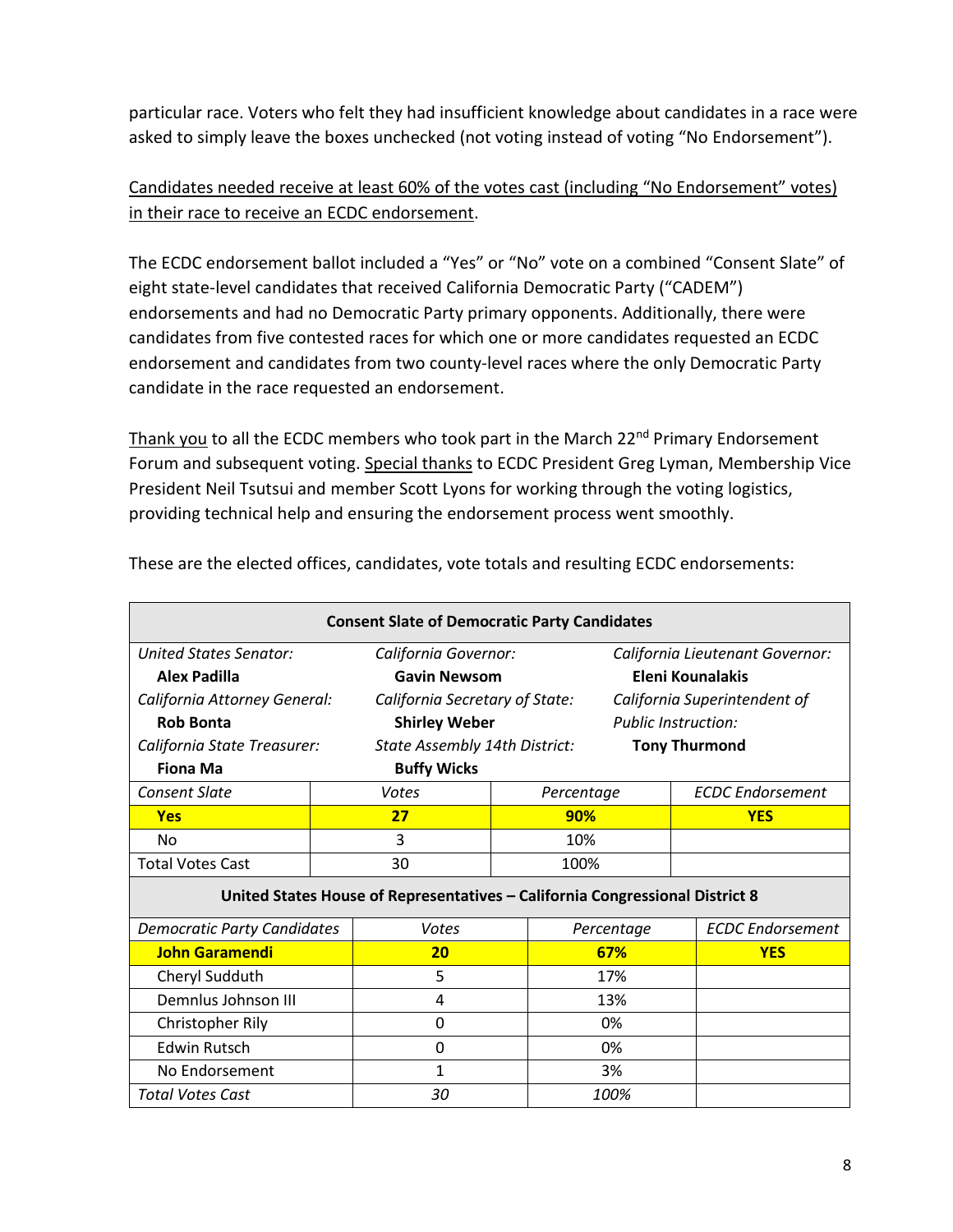| <b>California State Controller</b>                   |                |            |                         |  |  |  |  |  |
|------------------------------------------------------|----------------|------------|-------------------------|--|--|--|--|--|
| <b>Democratic Party Candidates</b>                   | Votes          | Percentage | <b>ECDC</b> Endorsement |  |  |  |  |  |
| <b>Malia Cohen</b>                                   | 25             | 83%        | <b>Yes</b>              |  |  |  |  |  |
| Ron Galperin                                         | 1              | 3%         |                         |  |  |  |  |  |
| <b>Steve Glazer</b>                                  | 1              | 3%         |                         |  |  |  |  |  |
| Yvonne Yu                                            | 0              | 0%         |                         |  |  |  |  |  |
| No Endorsement                                       | 3              | 10%        |                         |  |  |  |  |  |
| <b>Total Votes Cast</b>                              | 30             | 100%       |                         |  |  |  |  |  |
| <b>Contra Costa County Assessor</b>                  |                |            |                         |  |  |  |  |  |
| <b>Democratic Party Candidates</b>                   | Votes          | Percentage | <b>ECDC</b> Endorsement |  |  |  |  |  |
| <b>Floy Elizabeth Andres</b>                         | 21             | 78%        | <b>Yes</b>              |  |  |  |  |  |
| <b>Gus Kramer</b>                                    | 2              | 7%         |                         |  |  |  |  |  |
| No Endorsement                                       | 4              | 15%        |                         |  |  |  |  |  |
| <b>Total Votes Cast</b>                              | 27             | 100%       |                         |  |  |  |  |  |
| <b>Contra Costa County District Attorney</b>         |                |            |                         |  |  |  |  |  |
| <b>Democratic Party Candidates</b>                   | Votes          | Percentage | <b>ECDC</b> Endorsement |  |  |  |  |  |
| <b>Diana Becton</b>                                  | 29             | 97%        | <b>Yes</b>              |  |  |  |  |  |
| Mary Knox                                            | 1              | 3%         |                         |  |  |  |  |  |
| No Endorsement                                       | 0              | 0%         |                         |  |  |  |  |  |
| <b>Total Votes Cast</b>                              | 30             | 100%       |                         |  |  |  |  |  |
| <b>Contra Costa County Superintendent of Schools</b> |                |            |                         |  |  |  |  |  |
| <b>Democratic Party Candidates</b>                   | Votes          | Percentage | <b>ECDC</b> Endorsement |  |  |  |  |  |
| <b>Lynn Mackey</b>                                   | 25             | 93%        | <b>Yes</b>              |  |  |  |  |  |
| No Endorsement                                       | $\overline{2}$ | 7%         |                         |  |  |  |  |  |
| <b>Total Votes Cast</b>                              | 27             | 100%       |                         |  |  |  |  |  |
| <b>Contra Costa County Sheriff</b>                   |                |            |                         |  |  |  |  |  |
| <b>Democratic Party Candidates</b>                   | Votes          | Percentage | <b>ECDC</b> Endorsement |  |  |  |  |  |
| <b>Benjamin Therriault</b>                           | 29             |            | <b>Yes</b>              |  |  |  |  |  |
| No Endorsement                                       | $\mathbf{1}$   | 3%         |                         |  |  |  |  |  |
| <b>Total Votes Cast</b>                              | 30             | 100%       |                         |  |  |  |  |  |
| <b>Contra Costa County Clerk-Recorder</b>            |                |            |                         |  |  |  |  |  |
| <b>Democratic Party Candidates</b>                   | Votes          | Percentage | <b>ECDC</b> Endorsement |  |  |  |  |  |
| Kristin Braun Connelly                               | 12             | 41%        |                         |  |  |  |  |  |
| Devin Tre Murphy                                     | 6              | 21%        | <b>No Endorsement</b>   |  |  |  |  |  |
| Vicki Gordon                                         | 5              | 17%        | (as no candidate        |  |  |  |  |  |
| Nicholas Spinner                                     | $\pmb{0}$      | 0%         | received 60% of the     |  |  |  |  |  |
| No Endorsement                                       | 6              | 21%        | total votes cast)       |  |  |  |  |  |
| <b>Total Votes Cast</b>                              | 29             | 100%       |                         |  |  |  |  |  |

- William Ktsanes, VP Publications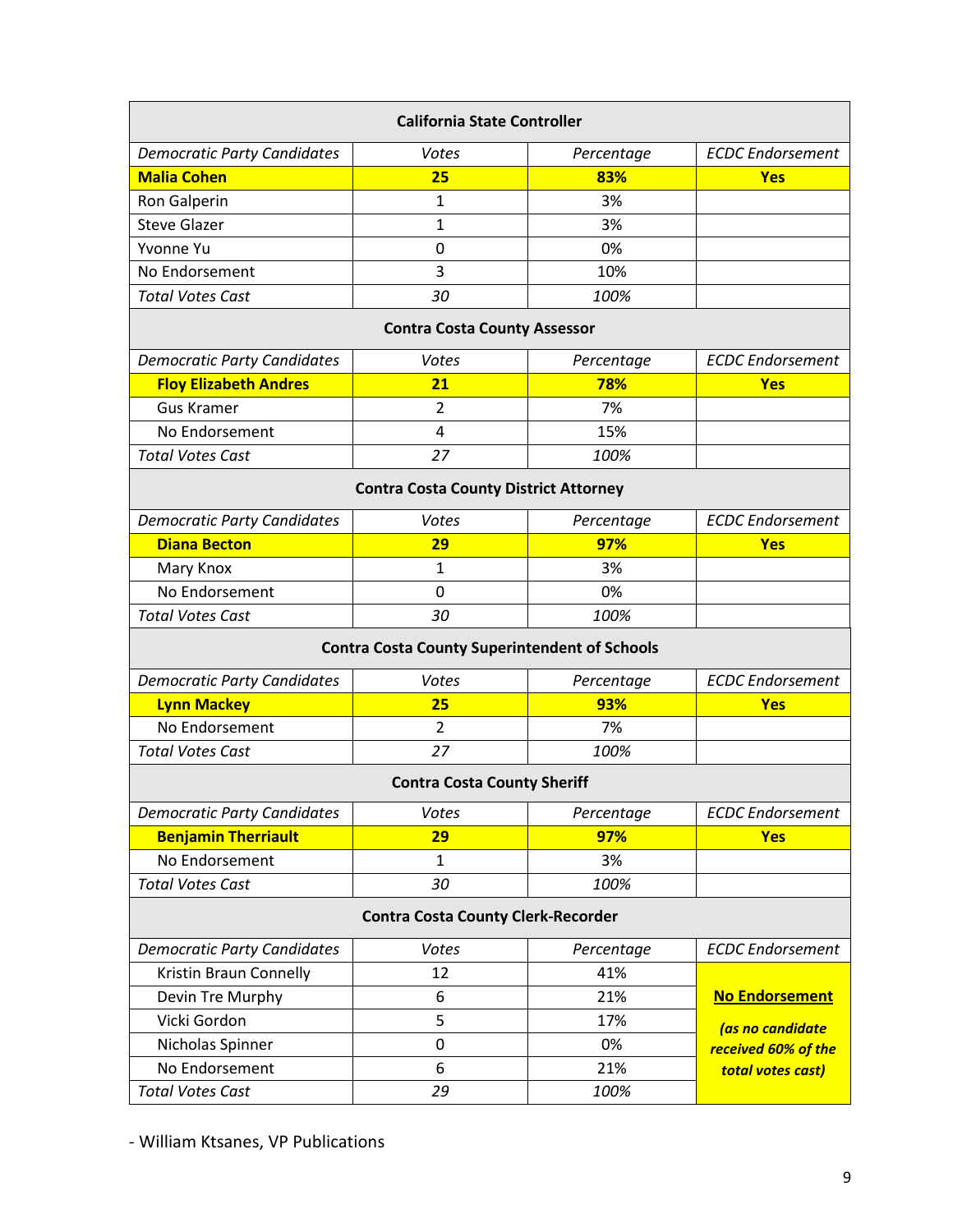# **7.** *Congratulations to US Supreme Court Justice Jackson!*



The California Democratic Party ("CADEM") reminds us…

#### **It's official –** *Ketanji Brown Jackson will be the newest justice on the Supreme Court!*

Judge Jackson made history April 7<sup>th</sup> as the first African-American woman confirmed to the United States Supreme Court. Her confirmation was an amazing and critical milestone for our democracy, a seminal moment in our fight for justice and equality for all, and a huge step towards making the Court more representative of the country as a whole.

**[To celebrate this watershed moment, the California Democratic Party is gathering signatures](https://click.ngpvan.com/k/43886843/339136636/-590957549?nvep=ew0KICAiVGVuYW50VXJpIjogIm5ncHZhbjovL3Zhbi9OR1AvTkdQMzUvMS84MDk5NCIsDQogICJEaXN0cmlidXRpb25VbmlxdWVJZCI6ICIxZTYyNDU3MC1hMWI2LWVjMTEtOTk3ZS0yODE4NzhiODNkOGEiLA0KICAiRW1haWxBZGRyZXNzIjogImdibHltYW5AY29tY2FzdC5uZXQiDQp9&hmac=rX1K6cSgz1lW9WEC3fwHPjuMYYi7zkQGpznLthPa06E=&emci=f695fb3e-83b6-ec11-997e-281878b83d8a&emdi=1e624570-a1b6-ec11-997e-281878b83d8a&ceid=26897)  [and asking grassroots supporters to sign an](https://click.ngpvan.com/k/43886843/339136636/-590957549?nvep=ew0KICAiVGVuYW50VXJpIjogIm5ncHZhbjovL3Zhbi9OR1AvTkdQMzUvMS84MDk5NCIsDQogICJEaXN0cmlidXRpb25VbmlxdWVJZCI6ICIxZTYyNDU3MC1hMWI2LWVjMTEtOTk3ZS0yODE4NzhiODNkOGEiLA0KICAiRW1haWxBZGRyZXNzIjogImdibHltYW5AY29tY2FzdC5uZXQiDQp9&hmac=rX1K6cSgz1lW9WEC3fwHPjuMYYi7zkQGpznLthPa06E=&emci=f695fb3e-83b6-ec11-997e-281878b83d8a&emdi=1e624570-a1b6-ec11-997e-281878b83d8a&ceid=26897) electronic card for Judge Jackson!**

Feel free to click here to add your name: **ADD MY [NAME](https://click.ngpvan.com/k/43886845/339136638/-590957549?nvep=ew0KICAiVGVuYW50VXJpIjogIm5ncHZhbjovL3Zhbi9OR1AvTkdQMzUvMS84MDk5NCIsDQogICJEaXN0cmlidXRpb25VbmlxdWVJZCI6ICIxZTYyNDU3MC1hMWI2LWVjMTEtOTk3ZS0yODE4NzhiODNkOGEiLA0KICAiRW1haWxBZGRyZXNzIjogImdibHltYW5AY29tY2FzdC5uZXQiDQp9&hmac=rX1K6cSgz1lW9WEC3fwHPjuMYYi7zkQGpznLthPa06E=&emci=f695fb3e-83b6-ec11-997e-281878b83d8a&emdi=1e624570-a1b6-ec11-997e-281878b83d8a&ceid=26897)**

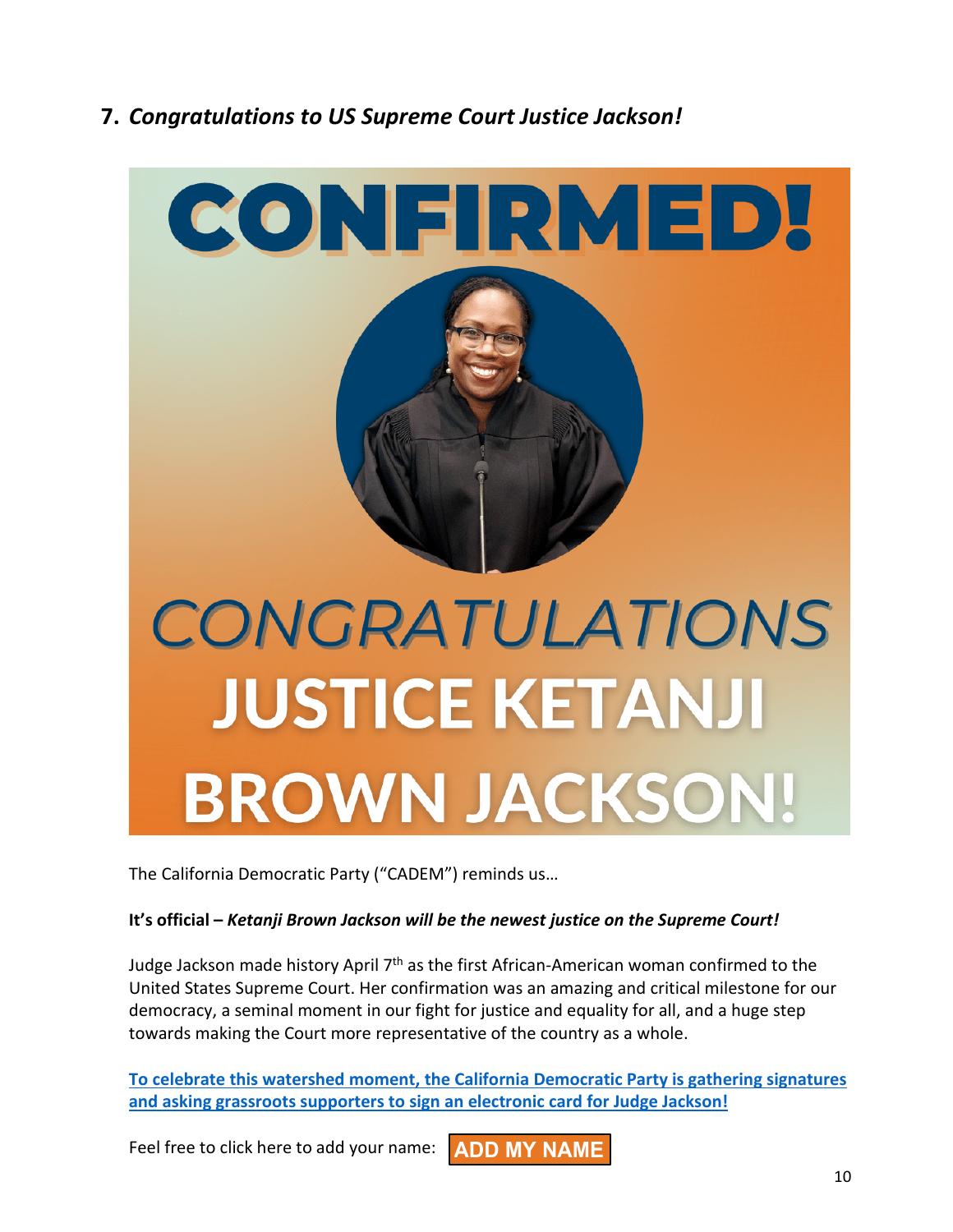# **8. District Attorney Diana Becton –** *May 6th Meet & Greet*

The ECDC's Jonee Grassi (Vice President, Records) and Champagne Brown (Executive Vice President) invite us to a "Meet & Greet" on May 6<sup>th</sup> with Contra Costa County District Attorney Diana Becton. A Democrat who was initially appointed as the interim DA in 2017 when her Republican predecessor resigned amidst a campaign finance and ethics scandal, DA Becton is the first woman and first person of color ever to serve as Contra Costa's District Attorney. She was elected to a full term in 2018 and is now running for re-election.

DA Becton was a guest speaker a little over year ago at the February 2021 ECDC General Membership meeting and spoke with us about her work in criminal justice reform and the changes she's brought to the district attorney's office. Among her many accomplishments are youth interventions breaking cycles of crime, reduced reliance on incarceration, and increased access to mental health treatment. DA Becton received 97% of the votes cast in our March 2022 candidate forum and earned ECDC's endorsement.

Jonee and Champagne invite you learn more about District Attorney Diana Becton by meeting with her on May  $6<sup>th</sup>$  and visiting her campaign website at [www.becton4da.org.](http://www.becton4da.org/)



- William Ktsanes, VP Publications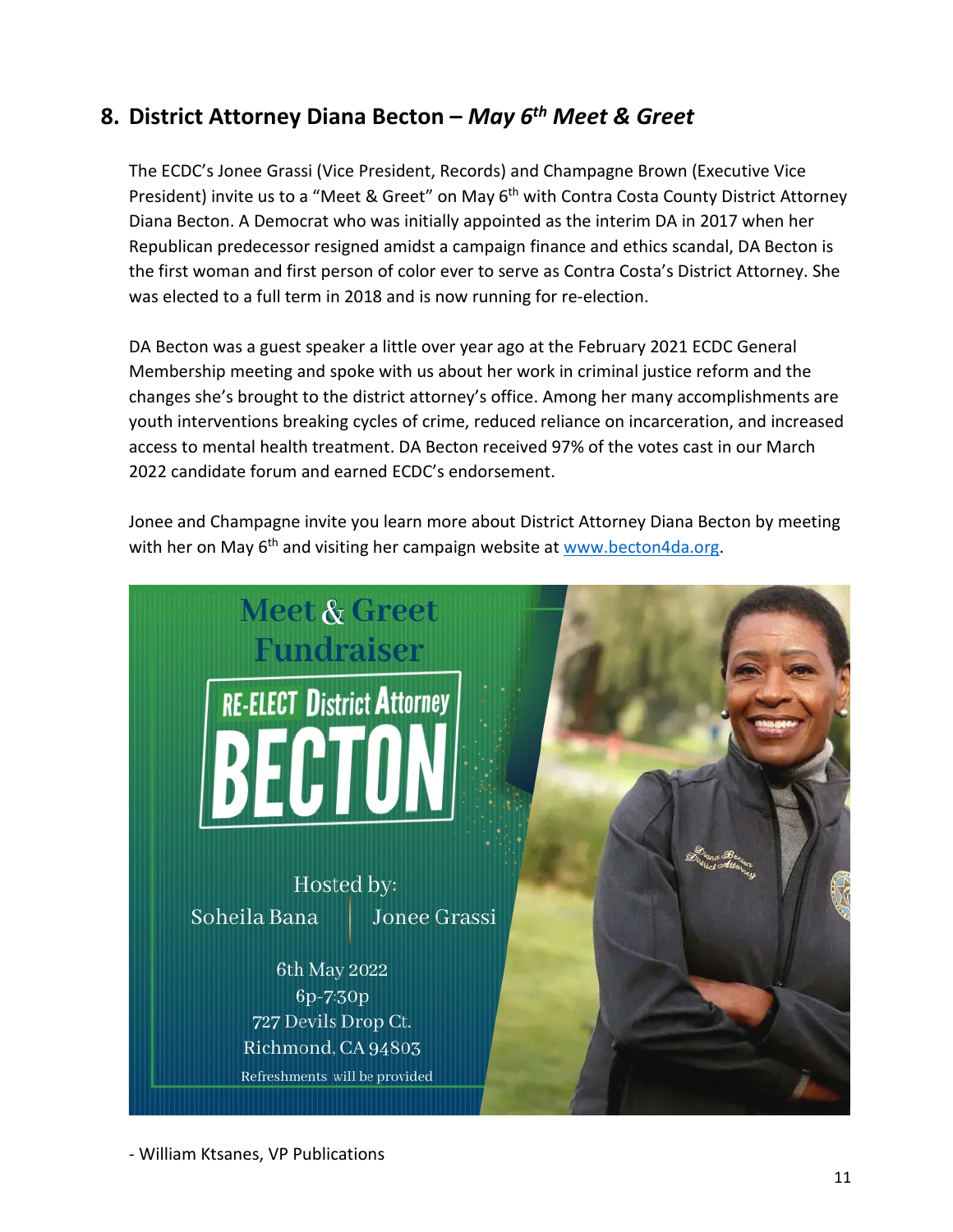# **9. Future Events –** *Mark Your Calendar!*

- **ECDC April General Membership Meeting 6:30 pm, Tuesday, April 26<sup>th</sup> (4<sup>th</sup> Tuesday of the** month); remote via Zoom link **<http://tiny.cc/ECDCmemberMtg>**
- **ECDC May General Membership Meeting 6:30 pm, Tuesday, May 24<sup>th</sup> (4<sup>th</sup> Tuesday of the** month); remote via Zoom link **<http://tiny.cc/ECDCmemberMtg>**
- **ECDC June General Membership Meeting 6:30 pm, Tuesday, June 28<sup>th</sup> (4<sup>th</sup> Tuesday of the** month); remote via Zoom link **<http://tiny.cc/ECDCmemberMtg>**

#### **ECDC Endorsement Forums:**

Tuesday, July  $26<sup>th</sup>$  – Ballot Measures Tuesday, August 23<sup>rd</sup> – Run-Off and Local Elections

#### **Election Days**

Tuesday, June 7<sup>th</sup> – Statewide Primary with Contra Costa County and State Offices Tuesday, November 8<sup>th</sup> – Run-Off Races, Local Elections and Ballot Initiatives

**Meet & Greet District Attorney Diana Becton** – 6:00-7:30 pm, Friday, May 6th at 727 Devils Drop Court in Richmond

- William Ktsanes, VP Publications

# **10. Membership Renewal Reminder and Instructions**

Huge thanks to those of you who renewed your ECDC membership for 2022 – and *WELCOME* to our first-time members! If you would like to join or renew, dues are still just \$5 for students, \$20 for single members, and \$30 for two adults at the same address.

You can renew online at<https://ecdclub.org/join/> or by mailing a check to:

ECDC Membership PO Box 192 El Cerrito, CA 94530

Please make checks payable to "El Cerrito Democratic Club" and provide an email address for all individual members.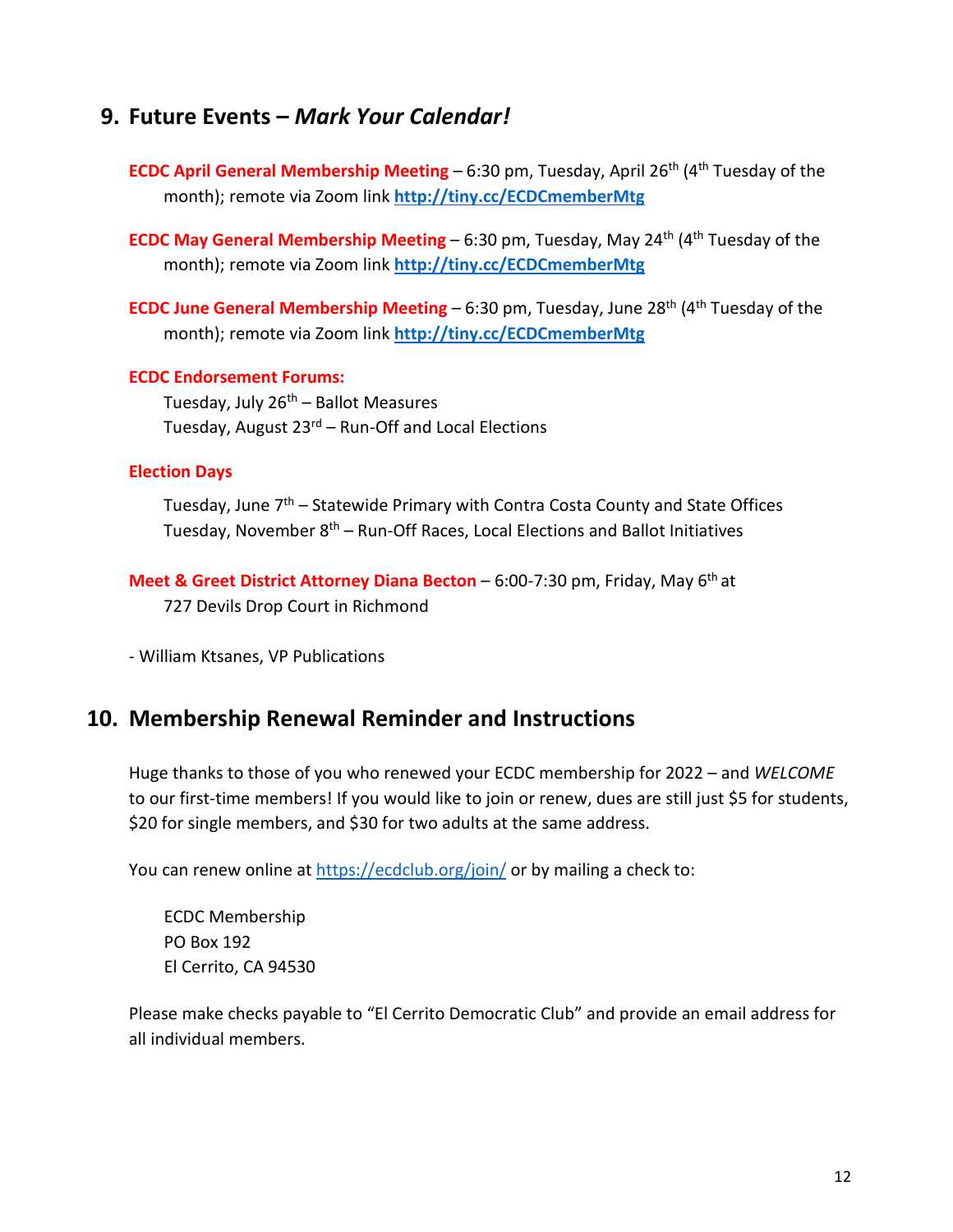Memberships follow the calendar year, so your renewal now is good through December 31, 2022. If you have questions, please email Neil Tsutsui, ECDC's Vice President for Membership, at [membership.ecdc@gmail.com.](mailto:membership.ecdc@gmail.com)

Thank you!

- Neil Tsutsui, VP Membership

# **11. Call for Newsletter Submissions**

The El Cerrito Democratic Club Newsletter is published monthly in advance of the General Membership meetings. ECDC members, friends and supporters are invited to submit articles and announcements regarding local issues and events of interest. Submissions should be emailed to William Ktsanes, ECDC's Vice President for Publications, at [wktsanes@gmail.com](mailto:wktsanes@gmail.com) for review and editing.

- William Ktsanes, VP Publications

# **12. Link to the ECDC Website and Bylaws**

Periodically the Club updates our Bylaws. The bylaws were changed in October 2018 to meet DPCCC requirements; revisions were proposed and adopted during the January 2021 ECDC meeting. The ECDC Bylaws are posted on the ECDC website at <https://ecdclub.org/>.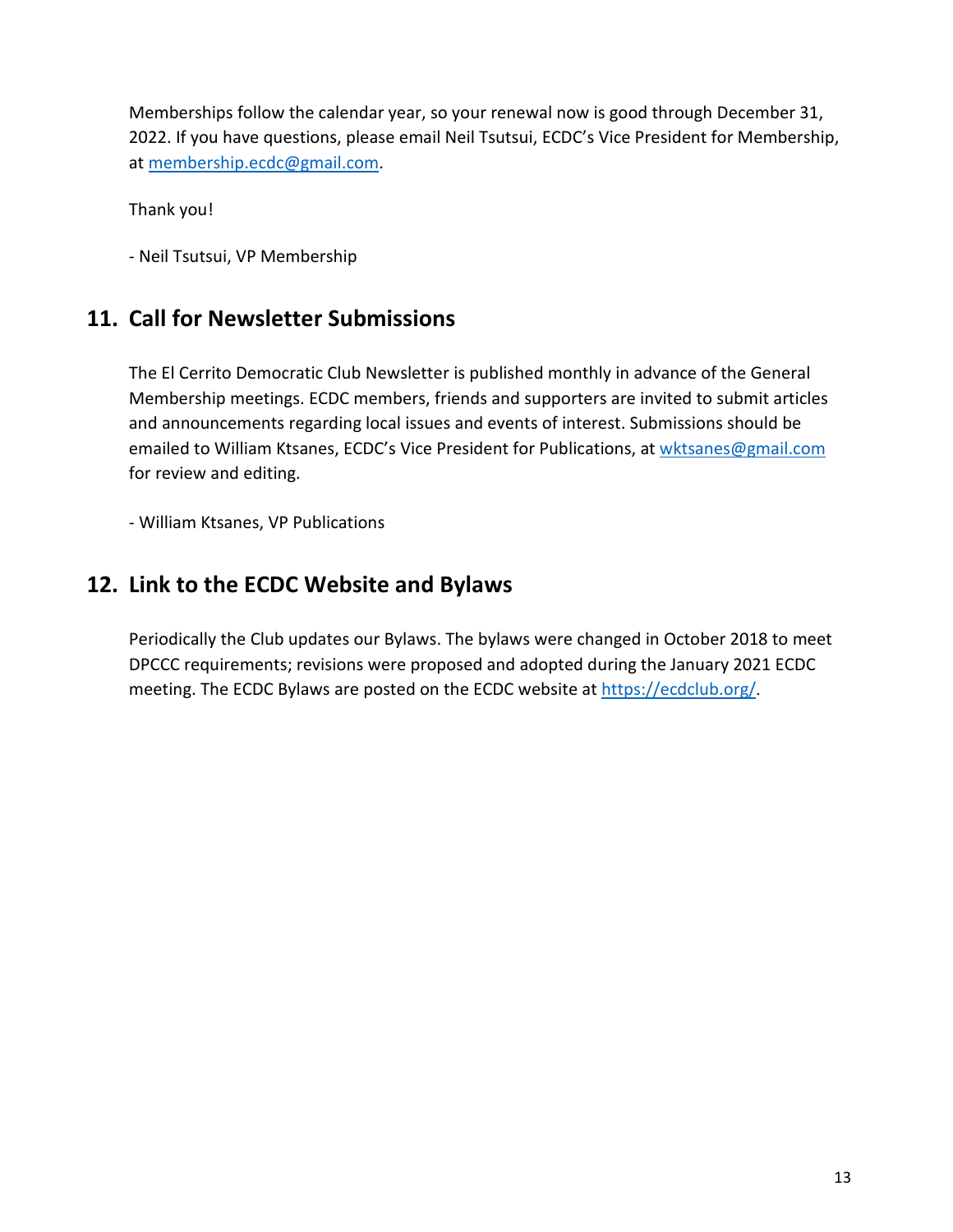# **Appendix – Climate Action Recommendations from EQC to City Council 8/10/2021**

Two years have passed since the Council adopted a Climate Emergency Declaration and formed a Council Subcommittee with the intention to swiftly bring recommendations back to Council for prompt climate action. The August 2021 IPCC report states in the [Summary for](https://www.ipcc.ch/report/ar6/wg1/downloads/report/IPCC_AR6_WGI_SPM.pdf) [Policymakers:](https://www.ipcc.ch/report/ar6/wg1/downloads/report/IPCC_AR6_WGI_SPM.pdf) "*Human-induced climate change is already affecting many weather and climate extremes in every region across the globe."* and *"Global warming of 1.5°C and 2°C will be exceeded during the 21st century unless deep reductions in CO2 and other greenhouse gas emissions occur in the coming decades."*

The following recommendations from the EQC are made to the Council Climate Subcommittee, as well as the full Council, to help fulfill crucial climate action. Serious financial and public health emergencies have taken resources and attention from this topic, but the climate emergency has not gone away and remains as important as ever. The EQC urges expedient climate action.

The EQC supports the goal of revising the city's GHG emissions target goals and the Climate Action Plan (CAP); however, we also suggest the Council consider, and explicitly identify, both near-term incremental climate actions (independent of the wider planning process), as well as pursuing a more comprehensive planning process. There is no time to waste waiting for the completion of a CAP. In the spirit of the Climate Emergency Declaration, there are many meaningful steps that can be taken immediately, and independently of the CAP update, that must be moved forward with urgency. [\(link to previous two EQC letters\)](https://drive.google.com/file/d/1PX07sYpR6GcCN4XvWMlSzP38E-SSJluI/view?usp=sharing)

## **Updated GHG emissions target recommendation (based on BAAQMD/CARB/CA):**

- 1. At a minimum, consistency with the most recent draft of the AB 32 Scoping Plan by the C [California Air Resources Board \(CARB\),](https://ww2.arb.ca.gov/our-work/programs/ab-32-climate-change-scoping-plan) and the [2030 GHG targets established in SB 32](https://en.wikipedia.org/wiki/California_Senate_Bill_32)
- 2. Consistency with the State's long-term climate goals of reaching carbon neutrality by 2045 and achieving GHG emissions reductions equivalent to 80 percent below 1990 levels by2050
- 3. Incorporate the GHG emissions targets above into the San Pablo Specific Plan supplemental EIR and update (GHG threshold of significance), as well as integration of these targets into an upcoming CAP, if not superseded by updated state targets before the CAP isadopted

## **Near-term climate actions:**

- 1. The EQC's highest priority recommendation for immediate action is to enact a City-wide electric only ordinance (no gas, or minimal exceptions) for new construction (or at least integrate electric only construction into San Pablo Ave Specific Planupdate)
- 2. Implement expanded EV charging readiness fractions in the San Pablo Specific Plan update, minimum 50% Level 2, with the rest at least Level 1 (currently 10% Level2)
- 3. Require on-site solar or 100% renewable "Deep Green" electricity for projects in the San Pablo Specific Plan update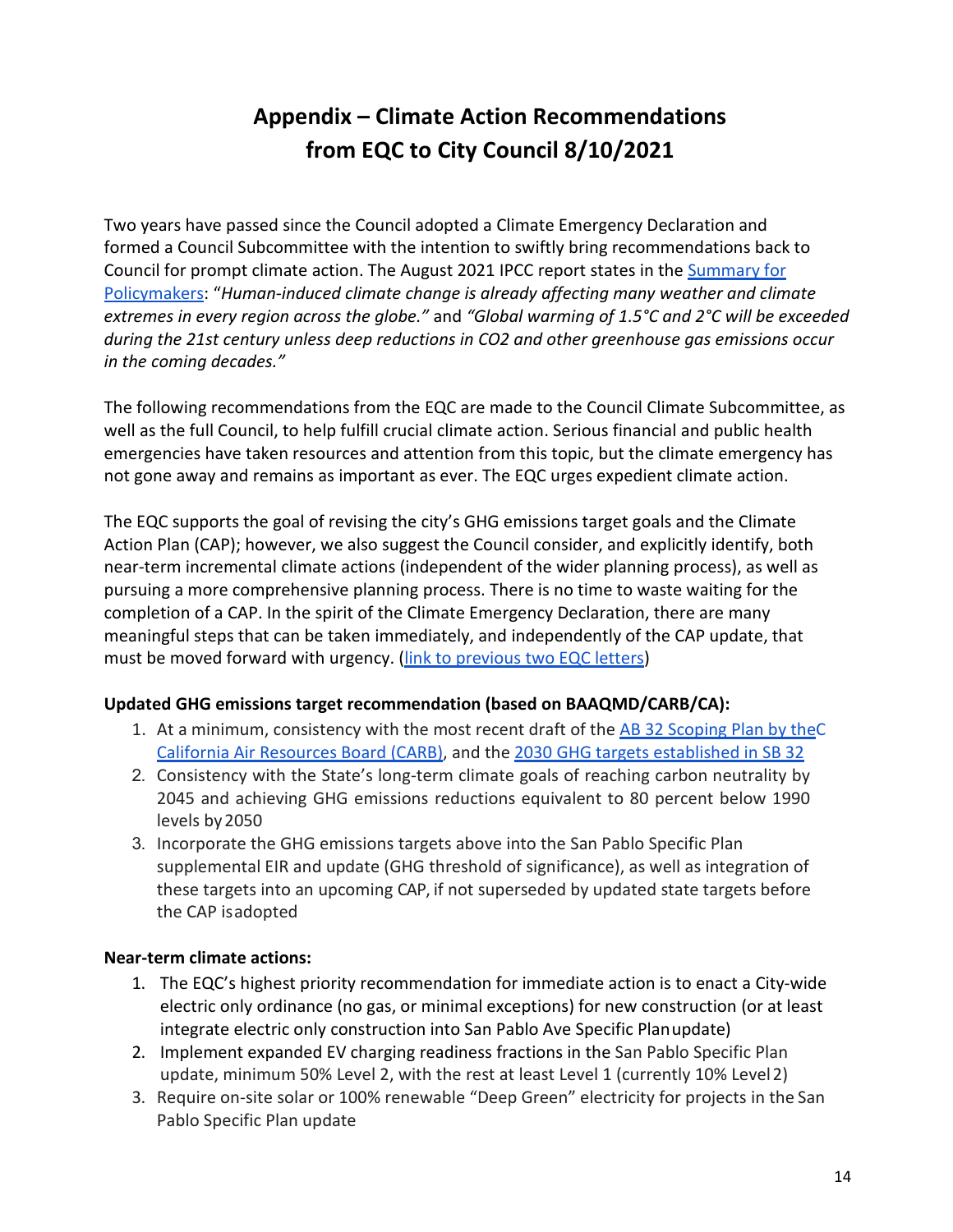# **Climate Action Plan update or longer-term actions:**

Arranged by categories without an intended priority order. Any item can be moved up for more immediate action. All CAP policy and program development is expected to apply an equity lens, including asking the questions: Who benefits, who is impacted, who is left behind? \*Items marked with an asterisk identify particular actions that can advance equity in important areas\*

# **● Transportation**

- a. \*Planning and building out the "last mile" bicycle/ped network\* (including bike and e-bikeshare)
- b. \*Plan and build out off-street and protected bikeways\*
- c. \*Establish temporary and permanent car-free areas\*
- d. Incentivize electric bike and bike stations/infrastructure at BART stations
	- i. Incentive E-mobility for income qualified (e.g. Justin Dawe at [FreeBike](https://www.freebike.org/) is working with the City of Oakland on a 500 e-bike lending library program for low income neighborhoods. To be launched hopefully late this year.)
	- ii. Comprehensive [list of e-bike](https://www.climateaction.center/e-bike-programs) incentives
- e. Do not sacrifice bikeway space in the road to accommodate increased reliance on street parking with coming Plaza BART parkingreductions.
- f. \*Enhanced local recreation and local businesses/services\*
- g. Require EVSE ready construction in all new construction and major remodels
	- i. Minimum fraction of Level 2 capacity (minimum 50%, round up)
	- ii. Minimum Level 1 charging capacity for all parking spaces Palo Alto has pilot
- h. EVSE options for reduced off street parking situations (curbside charging)
	- i. [Seattle's cord cover](https://www.seattle.gov/Documents/Departments/SDOT/CAMs/CAM2119.pdf) guidance
	- ii. [Vancouver's cord cover](https://council.vancouver.ca/20210209/documents/r2.pdf) program

## **● Green Energy and Buildings**

- a. Expand scope of building electrification ordinance from initially adopted version
	- i. See [examples from a City of Berkeley presentation](https://www.cityofberkeley.info/uploadedFiles/Planning_and_Development/Level_3_-_Energy_and_Sustainable_Development/2019_CoB_energygreencodeupdates_Reduced.pdf) for this and other items below
- b. Provide funding/incentives to support energy efficiency and electrification upgrades at time of sale, time of replacement, time of (major) renovation
	- i. Expand code requirements for EV charging readiness and other electric readiness at time of other work
- c. \*Include indoor air quality range hood requirements/program\*
- d. \*Incentives for storage and other resiliency measures (community resource centers for power, clean air, etc.)\*
- e. Programs for grid-interactive efficient buildings (electrical and thermal storage and grid signals interacting with appliances)
- f. Incentives/requirements for electric landscaping tools city wide